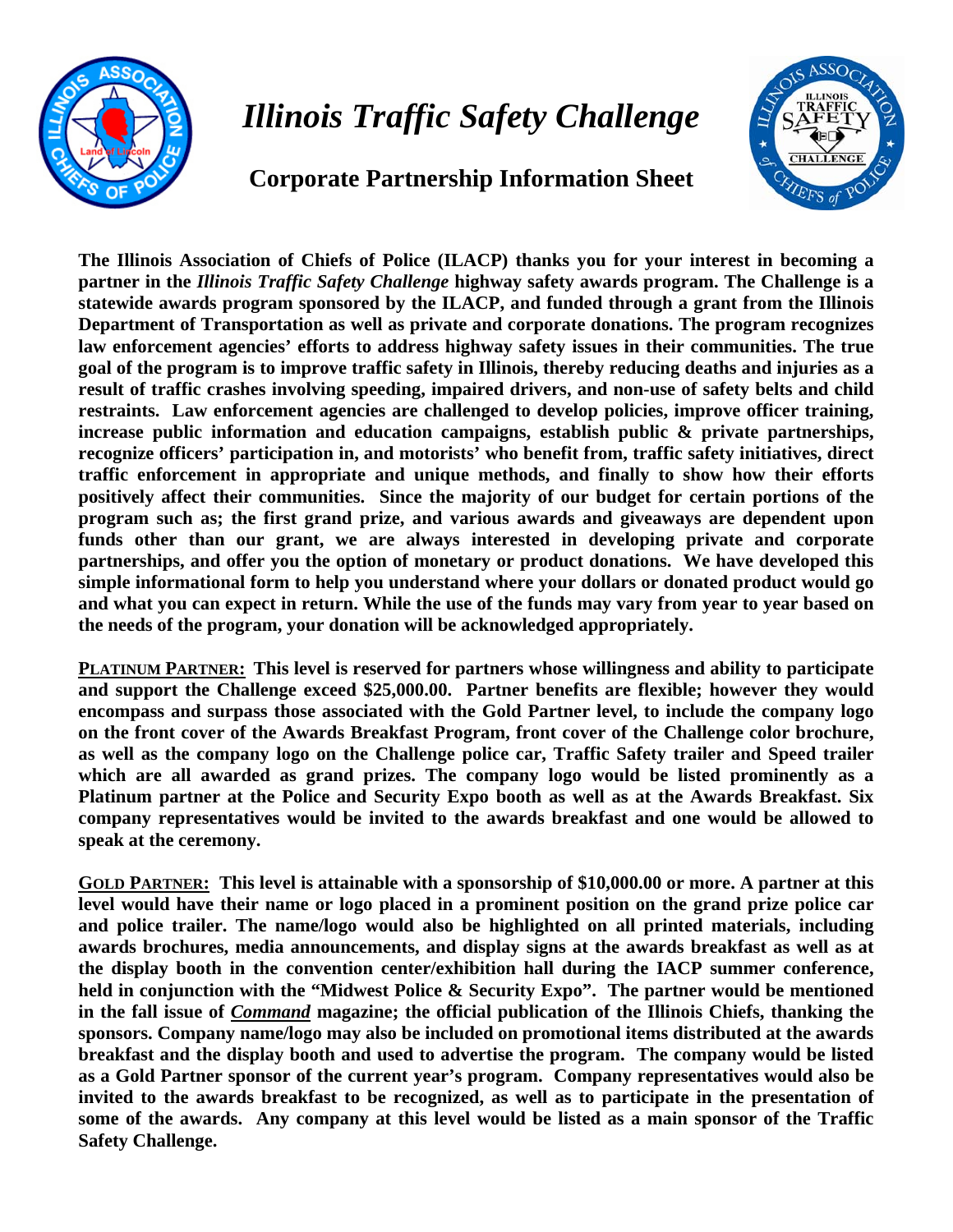**SILVER PARTNER: This level is attainable with a sponsorship of \$5,000.00 to \$9,999.00. A sponsor at this level would have their name/logo displayed on the traffic safety grand prize trailer, and all printed materials, including awards brochures, media announcements, and display signs at the awards breakfast as well as the display booth in the convention center as listed above. The partner would be listed in the fall issue of** *Command* **magazine; the official publication of the Illinois Chiefs, thanking the previous year's sponsors. Company name/logo may be included on promotional items distributed at the display booth and used to advertise the program. Company representatives would be invited to the awards breakfast to be recognized. The company would be listed as a sponsor of the current year's program.** 

**BRONZE PARTNER: This level is attainable with a sponsorship of \$2,500.00 to \$4,999.00. A sponsor at this level would have their name/logo displayed on all printed materials including awards brochures, media announcements, and display signs at the awards breakfast as well as the display booth in the convention center as listed above. Sponsor would be listed in the fall issue of** *Command* **magazine, the official publication of the Illinois Chiefs. The company would be listed as a sponsor of the current year's program. A company representative would be invited to the awards breakfast.** 

**HONORARY PARTNER: This level is attainable with a donation of anywhere from \$1,000 to \$2,499.00. This sponsor would have their name/logo displayed on all printed materials including awards brochures, media announcements, and display signs at the awards breakfast as well as the display booth in the convention center. A company representative will be invited to the breakfast.** 

**Partner: This level is attainable with a donation from \$250.00 to \$999.00. This sponsor would have their name/logo displayed on all printed materials.** 

**Companies/Corporations not able to participate at one of the levels listed above may also donate items to be used as prizes for some of the winning agencies.** 

> **The Illinois Association of Chiefs of Police is a 501 (c) (6) organization. For additional information, please contact Program Director; Scott Kristiansen (847-456-2293) iltscdirector@gmail.com**

**\***

## **All sponsorship levels are re-established each year \***

*There is no exclusivity established in the donation of any certain products to award to agencies.* 

**Only 10% of monetary donations are used for administrative costs**